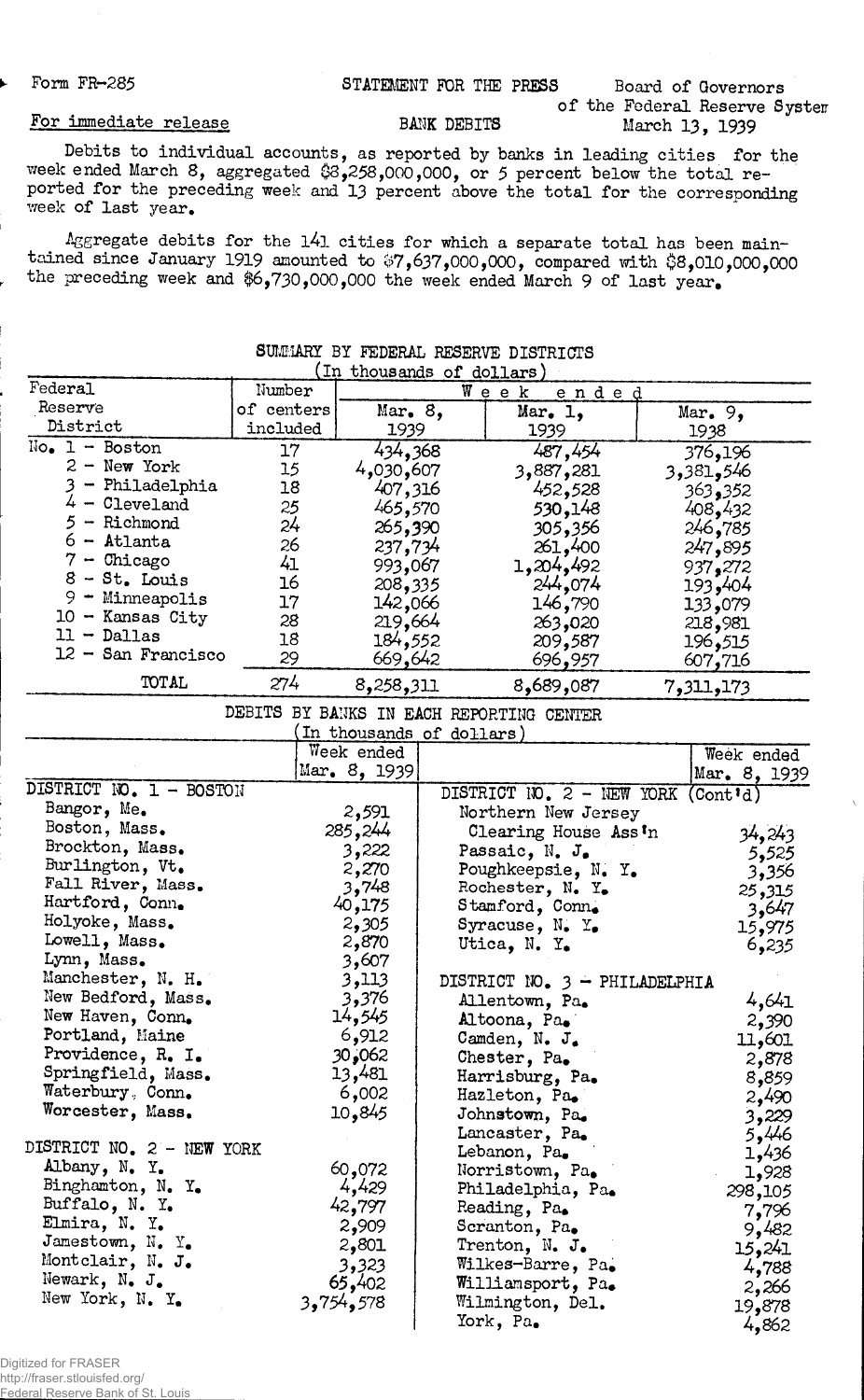Form FR-285-a

ś

DEBITS BY BANKS IN EACH REPORTING CENTER

|                             |                | (In thousands of dollars)                                   |              |
|-----------------------------|----------------|-------------------------------------------------------------|--------------|
|                             | Week ended     |                                                             | Week ended   |
|                             | Mar. $8, 1939$ |                                                             | Mar. 8, 1939 |
| DISTRICT NO. 4 - CLEVELAND  |                | DISTRICT NO. $6 - \text{ATLANTA} (\text{Cont }^{\dagger}d)$ |              |
| Akron, Ohio                 | 12,355         | Elberton, Ga.                                               | 238          |
| Butler, Pa.                 | 2,022          | Hattiesburg, Miss.                                          | 1,215        |
| Canton, Ohio                | 8,065          | Jackson, Miss.                                              | 7,197        |
| Cincinnati, Ohio            | 65,670         | Jacksonville, Fla.                                          | 18,102       |
| Cleveland, Ohio             | 111,545        | Knoxville, Tenn.                                            | 6,418        |
| Columbus, Ohio              | 50,605         | Macon, Ga.                                                  | 2,888        |
| Dayton, Ohio                | 13,138         | Meridian, Miss.                                             | 2,730        |
| Erie, Pa.                   | 5,523          | Miami, Fla.                                                 | 14,595       |
| Franklin, Pa.               | 644            | Mobile, Ala.                                                | 7,827        |
| Greensburg, Pa.             | 1,366          | Montgomery, Ala.                                            | 4,777        |
| Hamilton, Ohio              | 2,360          | Nashville, Tenn.                                            | 19,079       |
| Honestead, Pa.              | 729            |                                                             | 387          |
|                             | 4,631          | Newnan, Ga.                                                 | 56,363       |
| Lexington, Ky.              | 2,712          | New Orleans, La.                                            |              |
| Lima, Ohio                  |                | Pensacola, Fla.                                             | 1,790        |
| Lorain, Ohio                | 1,038          | Savannah, Ga.                                               | 5,910        |
| Middletown, Ohio            | 2,432          | Tampa, Fla.                                                 | 6,260        |
| Oil City, Pa.               | 2,046          | Valdosta, Ga.                                               | 907          |
| Pittsburgh, Pa.             | 129,259        | Vicksburg, Miss.                                            | 1,835        |
| Springfield, Ohio           | 3,798          |                                                             |              |
| Steubenville, Ohio          | 1,748          | DISTRICT NO. $7 -$ CHICAGO                                  |              |
| Toledo, Ohio                | 25,218         | Adrian, Mich.                                               | 797          |
| Warren, Chio                | 1,851          | Aurora, Ill.                                                | 2,698        |
| Wheeling, $W_0$ . Va.       | 6,087          | Battle Creek, Mich.                                         | 2,641        |
| Youngstown, Ohio            | 8,941          | Bay City, Mich.                                             | 1,982        |
| Zanesville, Ohio            | 1,787          | Bloomington, Ill.                                           | 2,875        |
|                             |                | Cedar Rapids, Iowa                                          | 5,833        |
| DISTRICT NO. $5$ - RICHMOND |                | Champaign-Urbana, Ill.                                      | 4,160        |
| Asheville, N. C.            | 2,392          | Chicago, Ill.                                               | 570,446      |
| Baltimore, Md.              | 76,776         | Clinton, Iowa                                               | 1,145        |
| Charleston, S. C.           | 3,517          | Danville, Ill.                                              | 1,941        |
| Charleston, W. Va.          | 10,134         | Davenport, Iowa                                             | 5,085        |
| Charlotte, N. G.            | 11,574         | Decatur, Ill.                                               | 3,486        |
| Columbia, S. C.             | 6,807          | Des Moines, Iowa                                            | 22,060       |
| Cumberland, Md.             | 1,558          | Detroit, Mich.                                              | 161,017      |
| Danville, Va.               | 1,641          | Dubuque, Iowa                                               | 2,167        |
| Durham, $N_e$ $C_e$         | 5,348          | Elgin, Ill.                                                 | 1,490        |
| Greensboro, N. C.           | 4,302          | Flint, Mich.                                                | 6,478        |
| Greenville, S. C.           | 3,781          | Fort Wayne, Ind.                                            | 6,585        |
| Hagerstown, Md.             | 1,872          | Gary, Ind.                                                  | 3,202        |
| Huntington, W. Va.          | 3,771          | Grand Rapids, Mich.                                         | 10,991       |
| Lynchburg, Va.              | 3,027          | Green Bay, Wis.                                             | 3,571        |
| Newport News, Va.           | 1,758          | Hammond, Ind.                                               | 1,605        |
| Norfolk, Va.                | 9,726          | Indianapolis, Ind.                                          | 43,132       |
| Portsmouth, Va.             | 927            | Jackson, Mich.                                              | 056و3        |
| Raleigh, N. C.              | 8,904          | Kalamazoo, Mich.                                            | 4,169        |
| Richmond, Va.               | 29,387         |                                                             |              |
| Roanoke, Va.                | 5,878          | Lansing, Mich.                                              | 4,730        |
|                             | 1,870          | Manitowoc, Wis.                                             | 1,291        |
| Spartanburg, S. C.          |                | Mason City, Iowa                                            | 2,240        |
| Washington, D. C.           | 60,429         | Milwaukee, Wis.                                             | 54,984       |
| Wilmington, N. C.           | 2,199          | Moline, Ill.                                                | 1,708        |
| Winston-Salen, N. C.        | 7,812          | Muscatine, Iowa                                             | 761          |
|                             |                | Oshkosh, Wis.                                               | 1,753        |
| DISTRICT NO. 6 - ATLANTA    |                | Peoria, Ill.                                                | 11,739       |
| Albany, Ga.                 | 1,173          | Rockford, Ill.                                              | 4,765        |
| Atlanta, Ga.                | 42,679         | Saginaw, Mich.                                              | 3,887        |
| Augusta, Ga.                | 3,573          | Sheboygan, Wis.                                             | 2,830        |
| Birmingham, Ala.            | 17,701         | Sioux City, Iowa                                            | 7,844        |
| Brunswick, Ga.              | 564            | South Bend, Ind.                                            | 7,763        |
| Chattanooga, Tenn.          | 9,888          | Springfield, Ill.                                           | 5,790        |
| Columbus, Ga.               | 2,843          | Terre Haute, Ind.                                           | 4,615        |
| Dothan, Ala.                | 795            | Materloo, Ioua                                              | 3,755        |

Digitized for FRASER http://fraser.stlouisfed.org/ Federal Reserve Bank of St. Louis